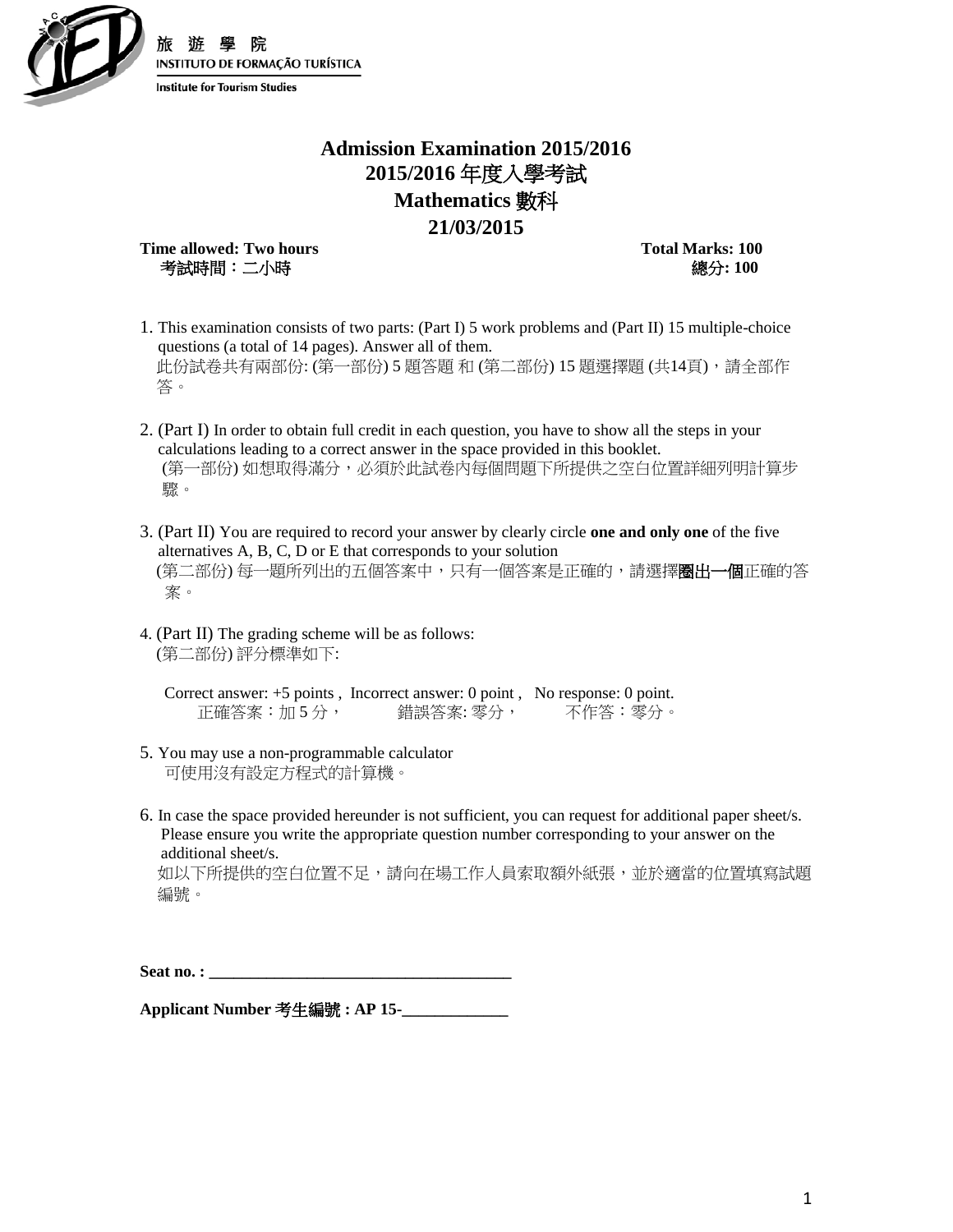

- 1. In an IQ competition, the mean score of a team of *m* men and *n* women is 70. 在一智力比賽中,某隊有男子 *m* 人和女子 *n* 人,而全隊的平均積分為 70。
- a. Find the total score of the team in terms of *m* and *n*. (1 mark) 求全隊的總積分 (答案以 *m*、*n* 表示)。 (1 分)

$$
\frac{\sum x_i}{m+n} = 70
$$

Total score = 70  $(m+n)$ .

b. If the mean score of the men is 75 and the mean score of the women is 62, find the ratio  $m : n$ . (2 marks) 若男子的平均積分為 75,女子的平均積分為 62,求 m : n。 (2分)

$$
70 (m+n) = 75m + 62n
$$

$$
5m = 8n
$$

$$
\frac{m}{n} = \frac{8}{5}
$$

$$
m:n = 8:5
$$

c. If there are altogether 39 persons in the team, find the number of men. (2 marks) 若全隊共有 39 人,求男子的人數。 (2分)

Number of men =  $39 \times \frac{8}{8+5} = 24$ .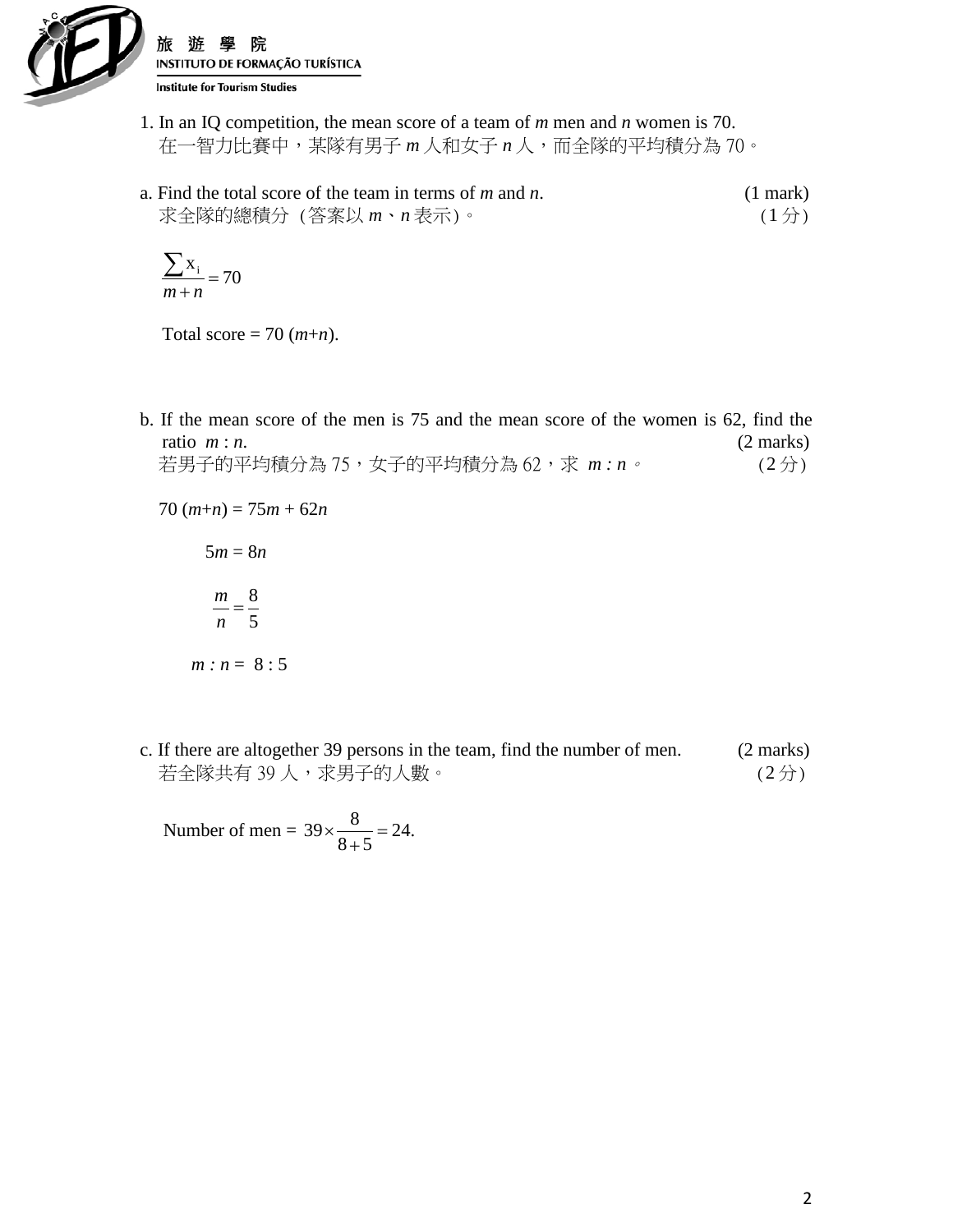

院 旅 游 INSTITUTO DE FORMAÇÃO TURÍSTICA **Institute for Tourism Studies** 

2. Solve the following equations without using a calculator: 解下列方程 (考生不可使用計算機) a. 27  $(2 \text{ marks } \frac{1}{2})$ 

$$
3^{x} = \frac{1}{(3^{3})^{\frac{1}{2}}} = \frac{1}{3^{\frac{3}{2}}}
$$

$$
3^{x} = 3^{\frac{3}{2}}
$$

$$
x=-\frac{3}{2}.
$$

b.  $\log x + 2 \log 4 = \log 48$  (3 marks  $\frac{1}{2}$ )

 $\log x + \log 4^2 = \log 48$ 

 $log 16x = log 48$ 

$$
16x=48
$$

 $x = 3$ .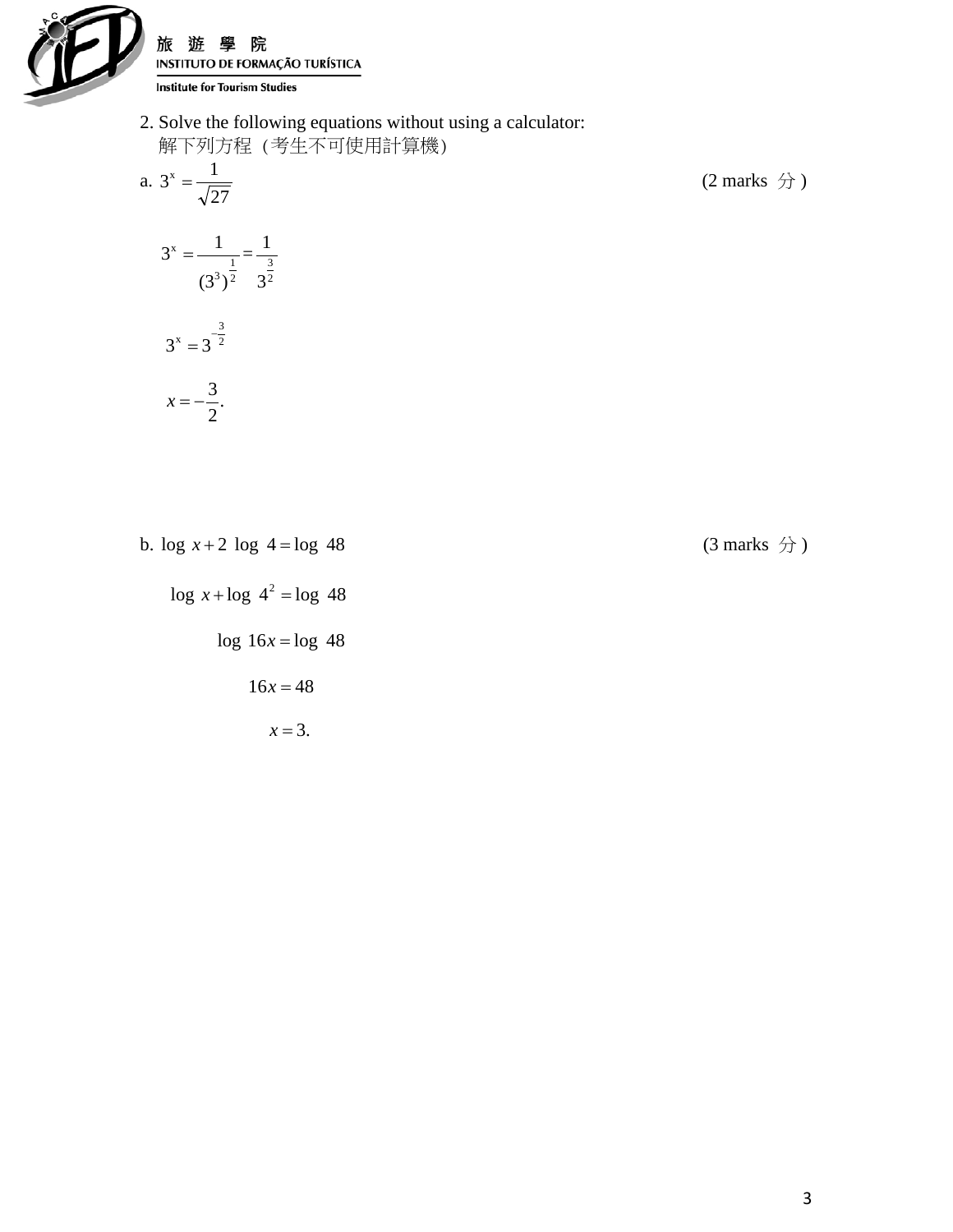

旅 INSTITUTO DE FORMAÇÃO TURÍSTICA **Institute for Tourism Studies** 

3. Consider the sequence 3, 9, 27, 81,... . If the sum of the first 2*n* terms is 10 times the sum of the first *n* terms, find the possible value(s) of *n*. (5 marks) 考慮數列 3、9、27、 81、... 。若首 2n 項之和是首 *n* 項之和的 10 倍,求 *n* 的可 能值。 (5 分 )

The sum of the first n terms  $= \frac{3(3^n - 1)}{3 - 1} = \frac{3}{2}(3^n - 1)$  $3 - 1$  $3(3^{n} - 1)$  $\frac{(-1)}{-1} = \frac{3}{2}(3^{n} - 1).$ 

The sum of the first 2n terms  $= \frac{3(3^{2n}-1)}{3-1} = \frac{3}{2}(3^{2n}-1)$  $3 - 1$  $3(3^{2n}-1)$   $3^{2n}$  $\frac{(-1)^n - 1}{-1} = \frac{3}{2} (3^{2n} -$ 

 $\frac{3}{2}(3^{2n}-1) = 10 \cdot \frac{3}{2}(3^{n}-1)$ 2  $\frac{3}{2}(3^{2n}-1)=10\cdot\frac{3}{2}(3^n-1)$  $(3^{2n} - 1) = 10 \cdot (3^n - 1)$ 

 $(3<sup>n</sup>)<sup>2</sup> - 10 \cdot 3<sup>n</sup> + 9 = 0$ 

 $(3<sup>n</sup> - 1) \cdot (3<sup>n</sup> - 9) = 0$ 

 $3^n = 1$  or 9

 $n=0$  (rejected) or 2.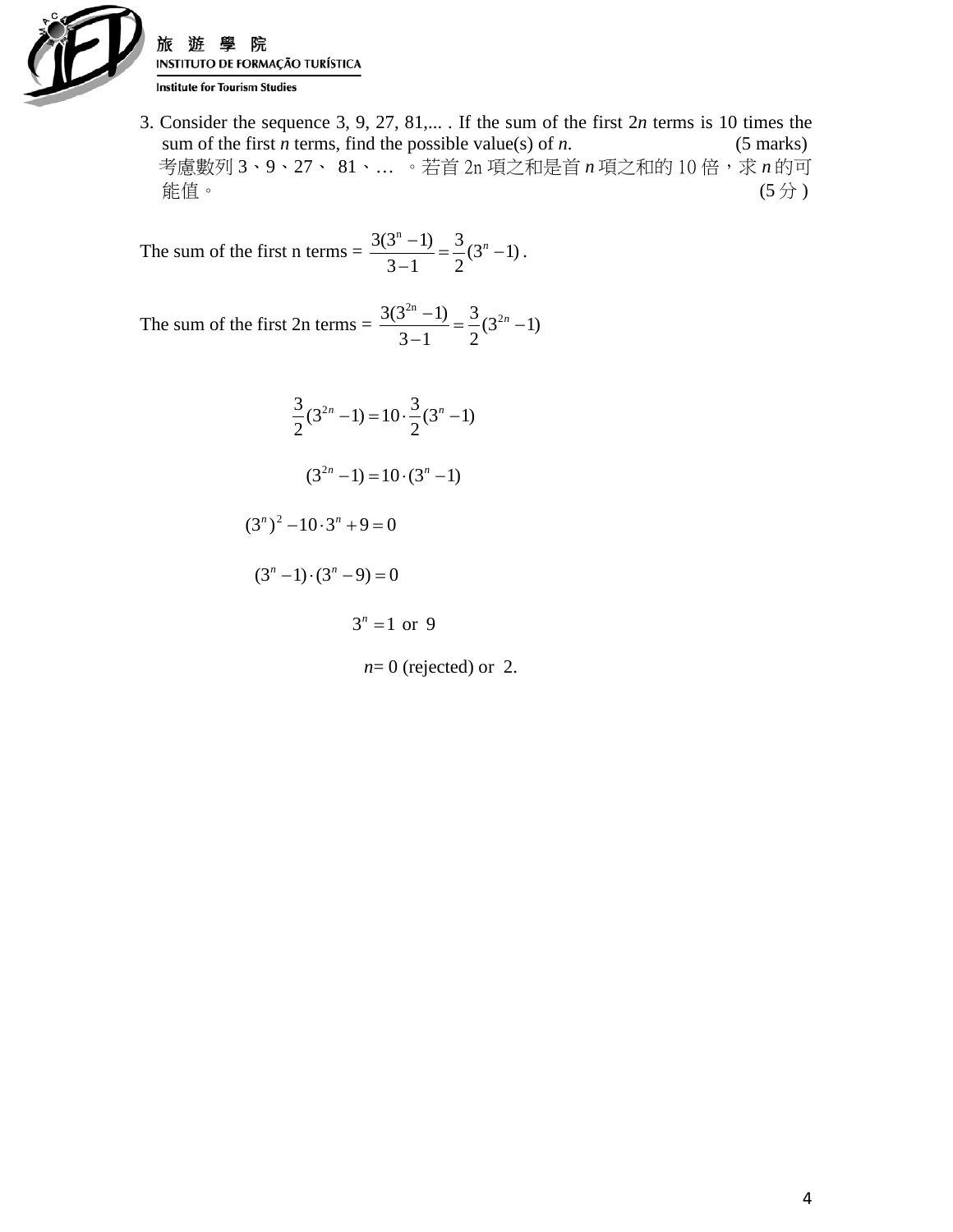

INSTITUTO DE FORMAÇÃO TURÍSTICA **Institute for Tourism Studies** 

4. In a mathematics test, there were three multiple choice questions, each with 5 options. Mary sat for the test, but she had only studies 70% of the tested topics, so the probability that she knew how to do a question was 70%. If she knew how to do a question, the probability that she made a careless mistake was 10%. If she didn't know how to do a question, she would guess an answer randomly.

某次數學測驗有三道選擇題,每題有五個選擇。瑪麗在這次測驗中,只溫習了測驗 範圍的 70%,所以她懂得回答問題的概率是 70%。若她懂得回答,她大意犯錯的概 率是 10%。若她不懂得回答,她會隨意猜一個答案。

- a. Find the probability that 求以下各項的概率
- i) Mary didn't know how to do it and guessed a wrong answer. (1 mark) 瑪麗不懂得回答並且猜錯答案。 (1 分 )

$$
(1-0.7) \times \frac{4}{5} = 0.24.
$$

ii) Mary answered it correctly. (1 mark) 瑪麗答對。 (1 分 )

1− *P*(she answered wrongly)  $=1-(0.07+0.24)$  $=0.69$ .

b. To pass the test, a student must answer at least two questions correctly. What is the probability that Mary failed in the test? (3 marks) 學生必須在測驗中答對最少兩題,才可以合格。求瑪麗在這次測驗中不合格的概 率。 (3 分 )

*P*(She failed in the test) = *P*(only 1 question is correct) + *P*(all questions are wrong)

 $=[0.69\times(1-0.69)\times(1-0.69)]\times3+(1-0.69)^3$ 

 $=0.229$ .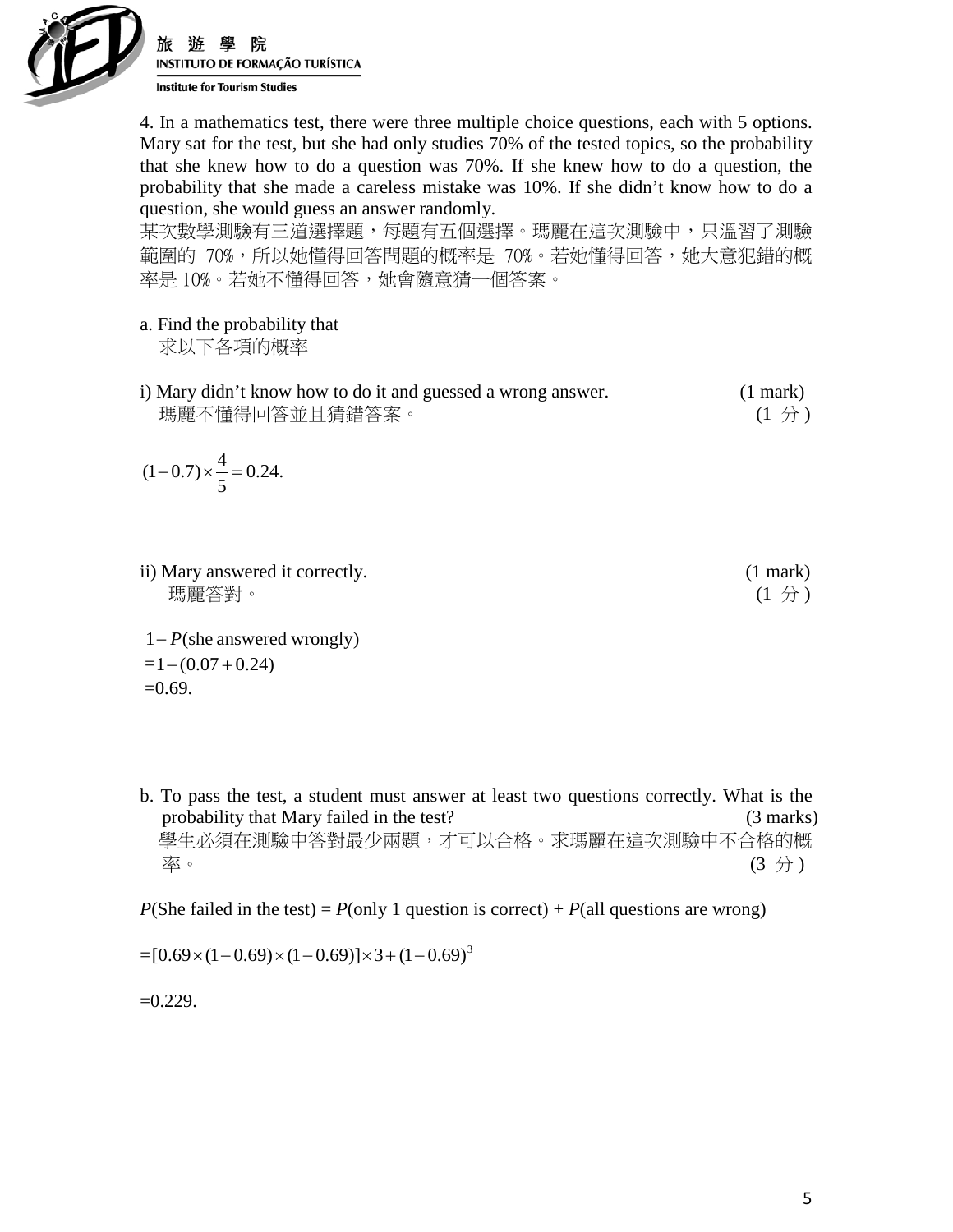

5. In figure 1,  $\triangle ABD$  is a right-angled triangle where  $\angle ABD = 90^\circ$  and  $\angle ADB = 40^\circ$ . *C* and *E* are points on *BD* and *AD* respectively such that *BC*= 2 cm, *CE* = 4cm and *AE*= 5cm. Find *AB*. (5 marks)

圖 1 中, △ABD 是一個直角三角形, 其中 ∠ABD = 90° 及 ∠ADB = 40° 。 C 及 E 分 別是 *BD* 及 *AD* 上的兩點,使得 *BC* = 2 cm, *CE* = 4cm 及 *AE*= 5cm。求 *AB*。(5分)

Construct a point *F* on *AB* such that  $EF \perp AB$ .  $\angle BAE = 180^\circ - 90^\circ - 40^\circ$  $= 50^\circ$ 

In ∆*AFE* ,  $\cos 50^\circ$  = 5cm *AF*



Figure 1.  $\boxed{\mathbb{B}}$  1  $\circ$ 

 $AF = 5\cos 50^\circ \text{cm}$ .

 $\sin 50^\circ$  = 5cm *EF*

 $EF = 5\sin 50^\circ$  cm.

 $EG = (5\sin 50^\circ - 2)$  cm.

Construct a point *G* on *EF* such that  $CG \perp EF$ .

In ∆*CEG* ,  $CG = \sqrt{4^2 - (5\sin 50^\circ - 2)^2}$  cm  **=**3.5567cm.  $AB = AF + BF$  $= AF + CG$  $= (5\cos 50^\circ + 3.5567)$  cm

 **=**6.77cm.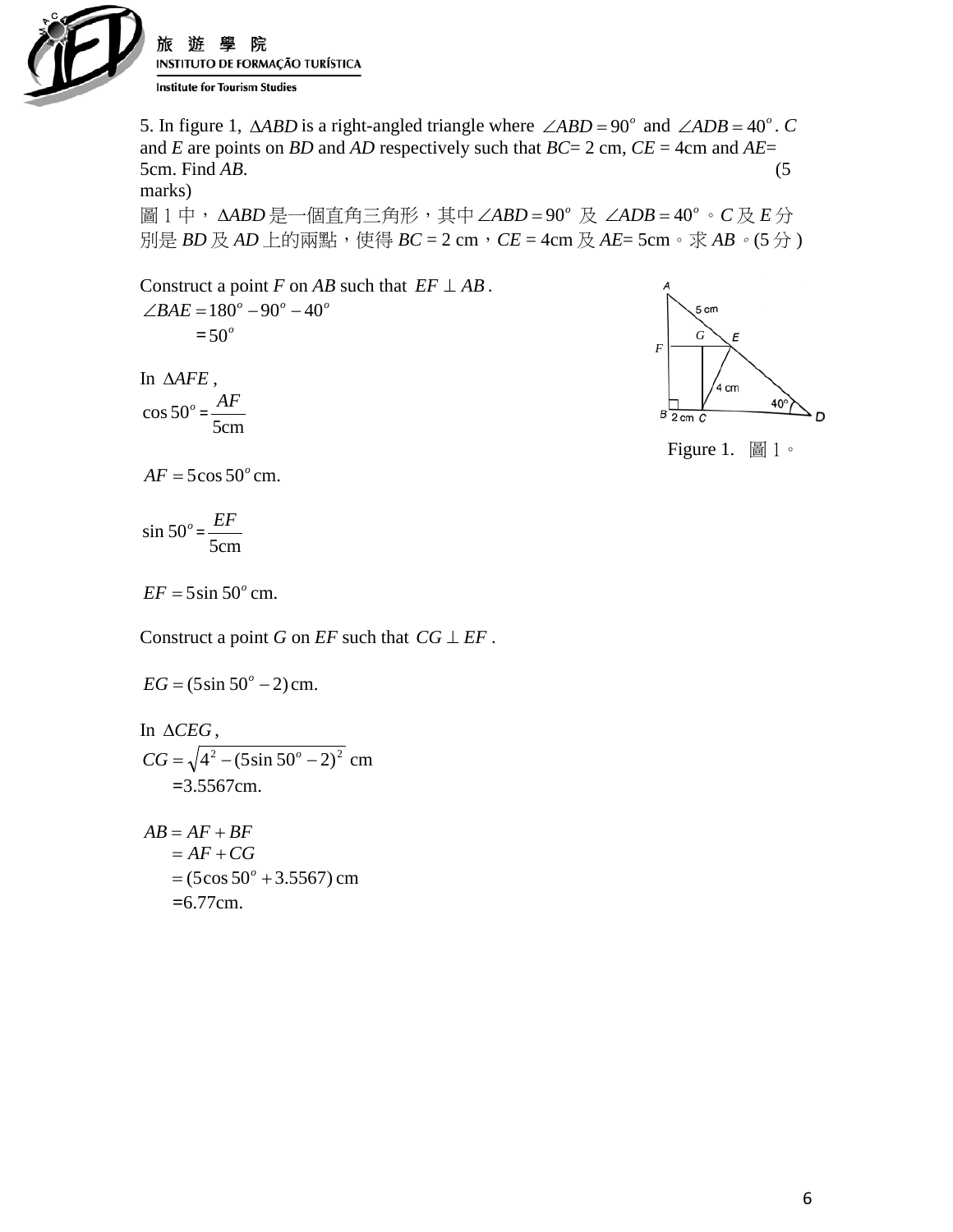

## **(Part II) Multiple-choice question (**第二部份**)** 選擇題

6. There are four number cards: 以下共有四張數字咭:

1 , 2 , 4, 7

John draws two number cards at random. What is the probability that the sum of the two cards is greater than 5?

约翰隨機抽出兩張數字咭,求兩張咭上的數字之和大於5的概率。



E. None of the above 以上皆不是

7. Simplify (
$$
\left(\frac{\pi}{2}\right) \left( \frac{y}{x} - 1 \right) \left( 1 - \frac{x}{y} \right) \left( \frac{x}{y} - \frac{y}{x} \right)
$$
.

|    | $x-y$<br>$x + y$ |  |
|----|------------------|--|
| B. | $x-y$<br>$x + y$ |  |
| C. | $x + y$          |  |
| D. | $x-y$<br>$x + y$ |  |
|    | $x-y$<br>. .     |  |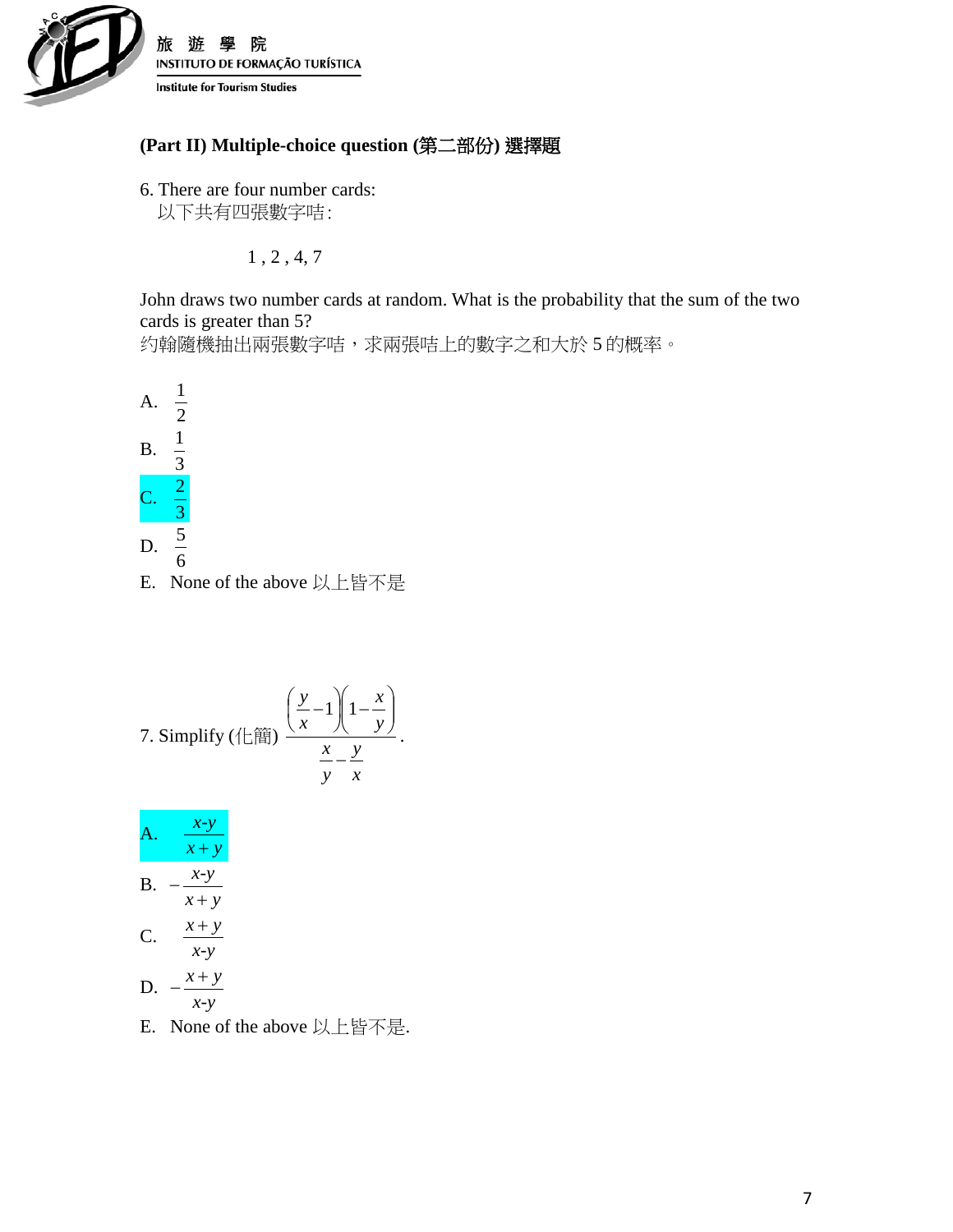

- 8. If  $\alpha$ ,  $\beta$  are the roots of the equation  $x^2 4x 3 = 0$ , then  $\alpha^2 + \alpha\beta + \beta^2 = 0$  $\ddot{\varepsilon}$ 方程  $x^2-4x-3=0$ 的根為 α及β,則α $^2+\alpha\beta+\beta^2=$
- A. -13
- B. 5 C. 13
- D. 16
- E. 19

9*. a, b, c, d* are 4 consecutive terms of a geometric sequence. Which of the following must be true?

*a*、 *b*、c、 *d* 為某等比數列的 4 個連續項。下列何者必為正確?

I. 
$$
b^2 = ac
$$
  
\nII.  $\frac{b}{a} = \frac{d}{c}$   
\nIII.  $\frac{d}{a} = \left(\frac{c}{b}\right)^3$ 

| A. II only         | 只有II           |
|--------------------|----------------|
| B. I and II only   | 只有I及II         |
| C. I and III only  | 只有I及III        |
| $D.$ II and III    | 只有II及III       |
| $E.$ I, II and III | 只有 I, II 及 III |
|                    |                |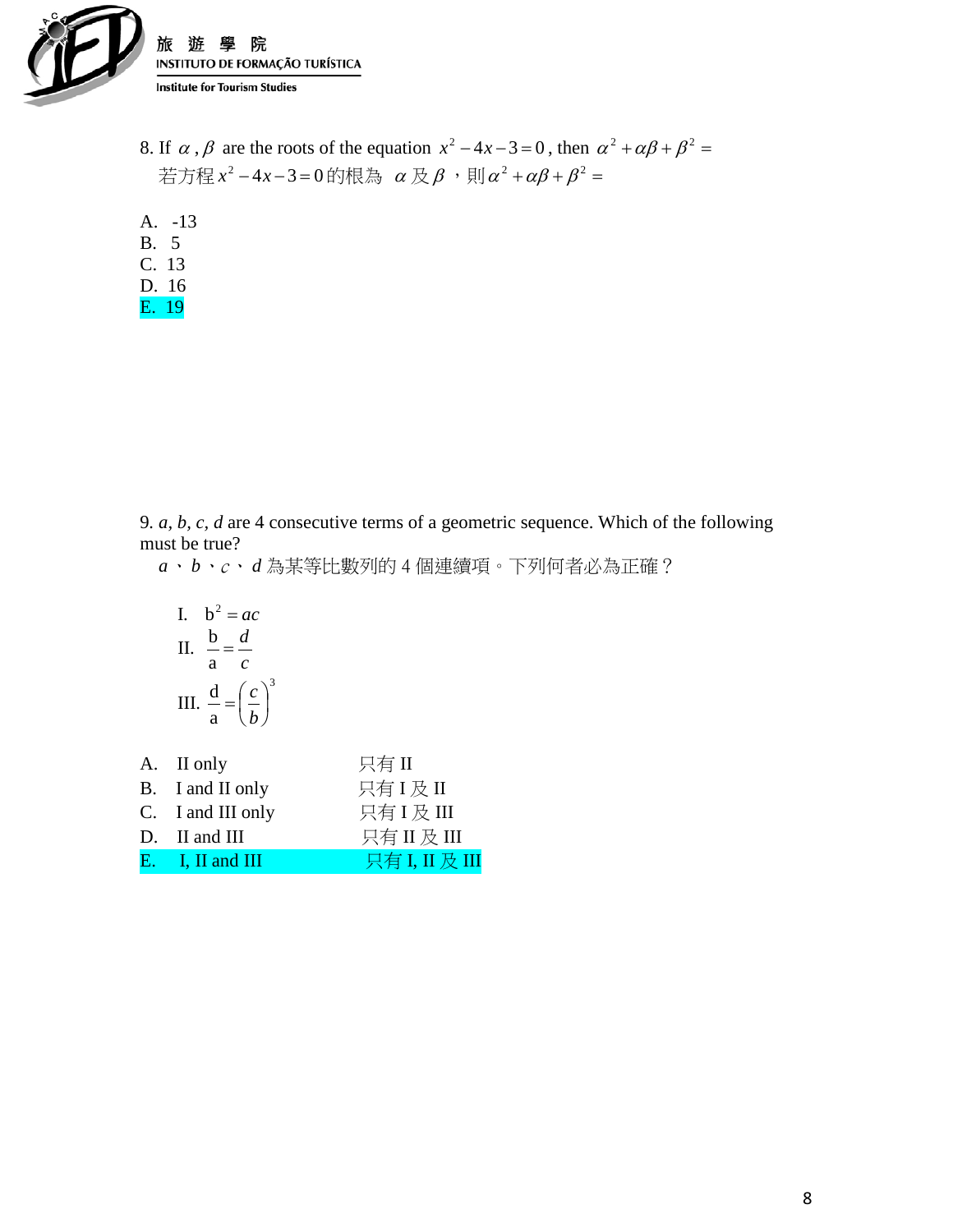

10. In a class, students study either History or Geography, but not both. If the number of students studying Geography is 50% more than those studying History, what is the percentage of students studying History?

某班的學生修讀歷史或地理,但不可同時修讀這兩科。若修讀地理的學生比修讀歷 史的學生多50%,求修讀歷史的學生的百分比。



11. Peter goes to school and returns home at speed  $x \text{ km/h}$  and  $(x+1) \text{ km/h}$  respectively. The school is 2 km from Peter's home and the total time for the two journeys is 54 minutes. Which of the following equations can be used to find x?

 彼得步行上學和返家的速度分別是 *x* km/h 及 (*x+*1) km/h。學校和家的距離為 2 km,而往返兩地共需時 54 分鐘。下列哪個方程可用求 *x* ?

A. 
$$
\frac{x}{2} + \frac{x+1}{2} = \frac{54}{60}
$$
  
\nB.  $\frac{2}{x} + \frac{2}{x+1} = \frac{54}{60}$   
\nC.  $\frac{\frac{1}{2}[x + (x+1)]}{4} = \frac{54}{60}$   
\nD.  $\frac{4}{\frac{1}{2}[x + (x+1)]} = \frac{54}{60}$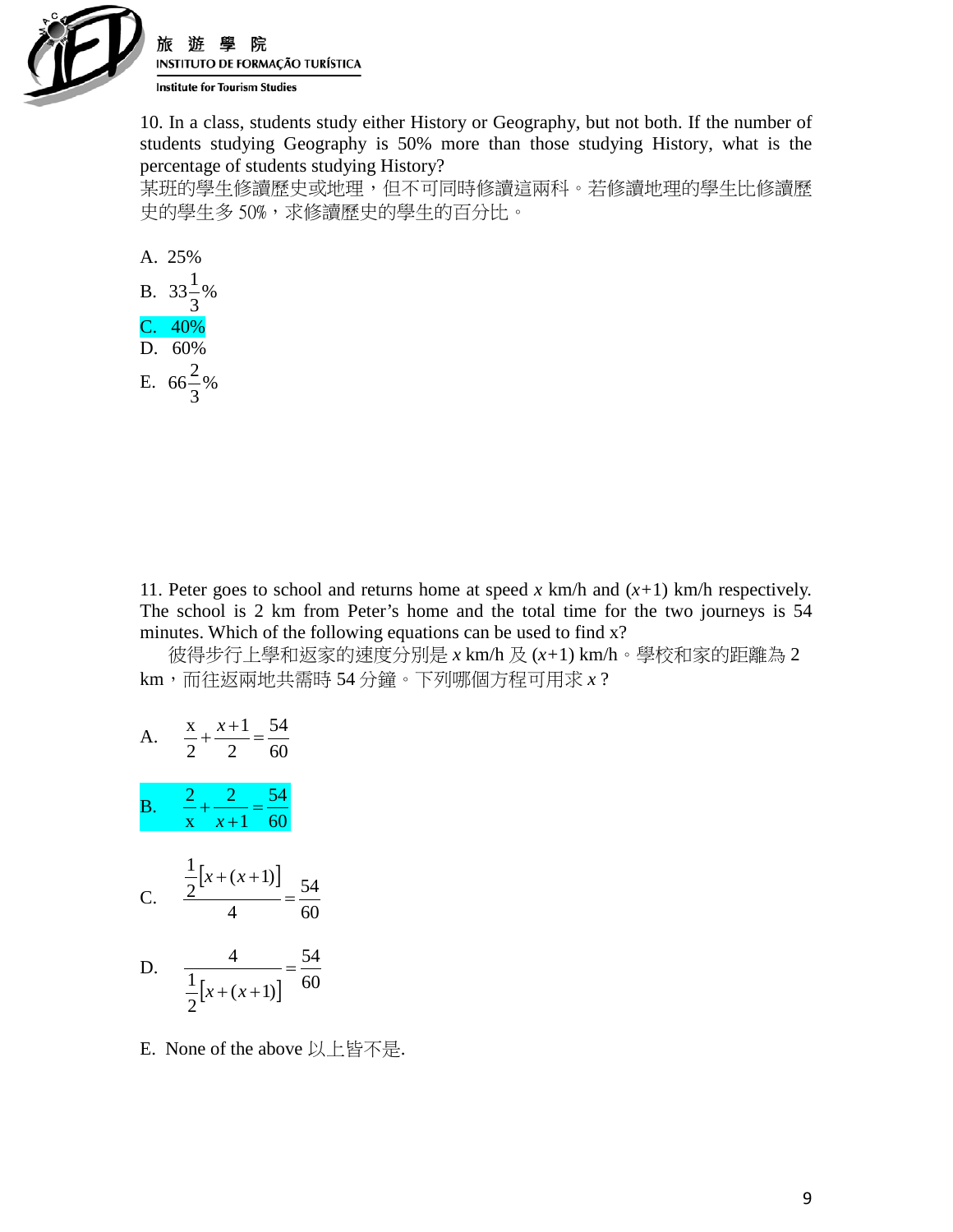

院 游 INSTITUTO DE FORMAÇÃO TURÍSTICA **Institute for Tourism Studies** 

12. If  $a : b = c : d = 3 : 1$ , then which of the following must be true? 若 *a* : *b* = *c* : *d* = 3 : 1,下列何者必為正確?

A. 
$$
a = c = 3
$$
  
\nB.  $a = c$  and  $\not\in b = d$   
\nC.  $a + b = c + d$   
\nD.  $a + c : b + d = 3 : 1$ 

E. None of the above 以上皆不是.

13. If 
$$
-\frac{1}{2} < x < 4
$$
 and  $-\frac{1}{2} < y < 2$ , then  
\n
$$
\begin{aligned}\n\frac{1}{25} - \frac{1}{2} < x < 4 \quad \text{R} & -\frac{1}{2} < y < 2 \quad \text{R}\n\end{aligned}
$$
\nA.  $\frac{1}{4} < xy < 8$   
\nB.  $-\frac{1}{4} < xy < 8$   
\nC.  $-1 < xy < 8$   
\nD.  $-2 < xy < 8$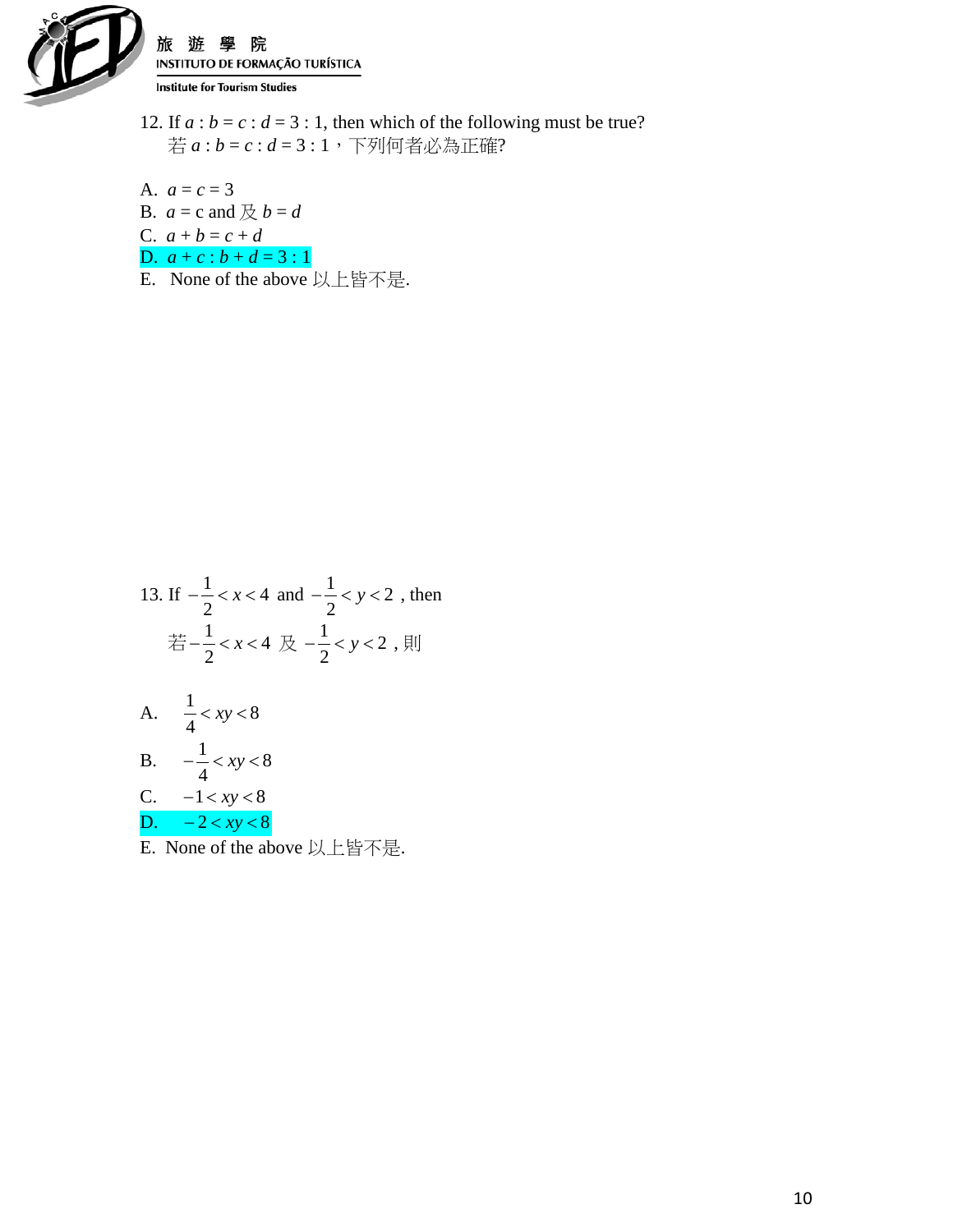

14. The straight line *L*:  $3x + by + 9 = 0$  intersects the *y*-axis at (0, -3). Find the point of intersection of *L* with the line  $4x - 2y - 7 = 0$ .

 直線 *L*: 3*x* +*by* + 9 = 0 與 *y* 軸相交於 (0 , -3) 。求直線 *L* 與直線 4*x* - 2*y* - 7 = 0 的 交點。

| А         | 1<br>,<br>4         | 19<br>4 |
|-----------|---------------------|---------|
| <b>B.</b> | 1<br>$\overline{4}$ | 19<br>4 |
| С         | 1<br>6              | 19<br>6 |
| D<br>l    | 1<br>б              | 19      |

- 15. Suppose  $Q(x) = x^3 + kx^2 + 2kx + 8$  and  $Q(4) = 0$ . Factorize  $Q(x)$ .  $\Box$ 知  $Q(x) = x^3 + kx^2 + 2kx + 8$  and  $Q(4) = 0$ .因式分解  $Q(x)$ .
- A.  $(x+1)(x-2)(x-4)$
- B.  $(x-1)(x+2)(x-4)$
- C.  $(x-1)(x-2)(x+4)$
- D.  $(x+1)(x+2)(x-4)$
- E. None of the above 以上皆不是.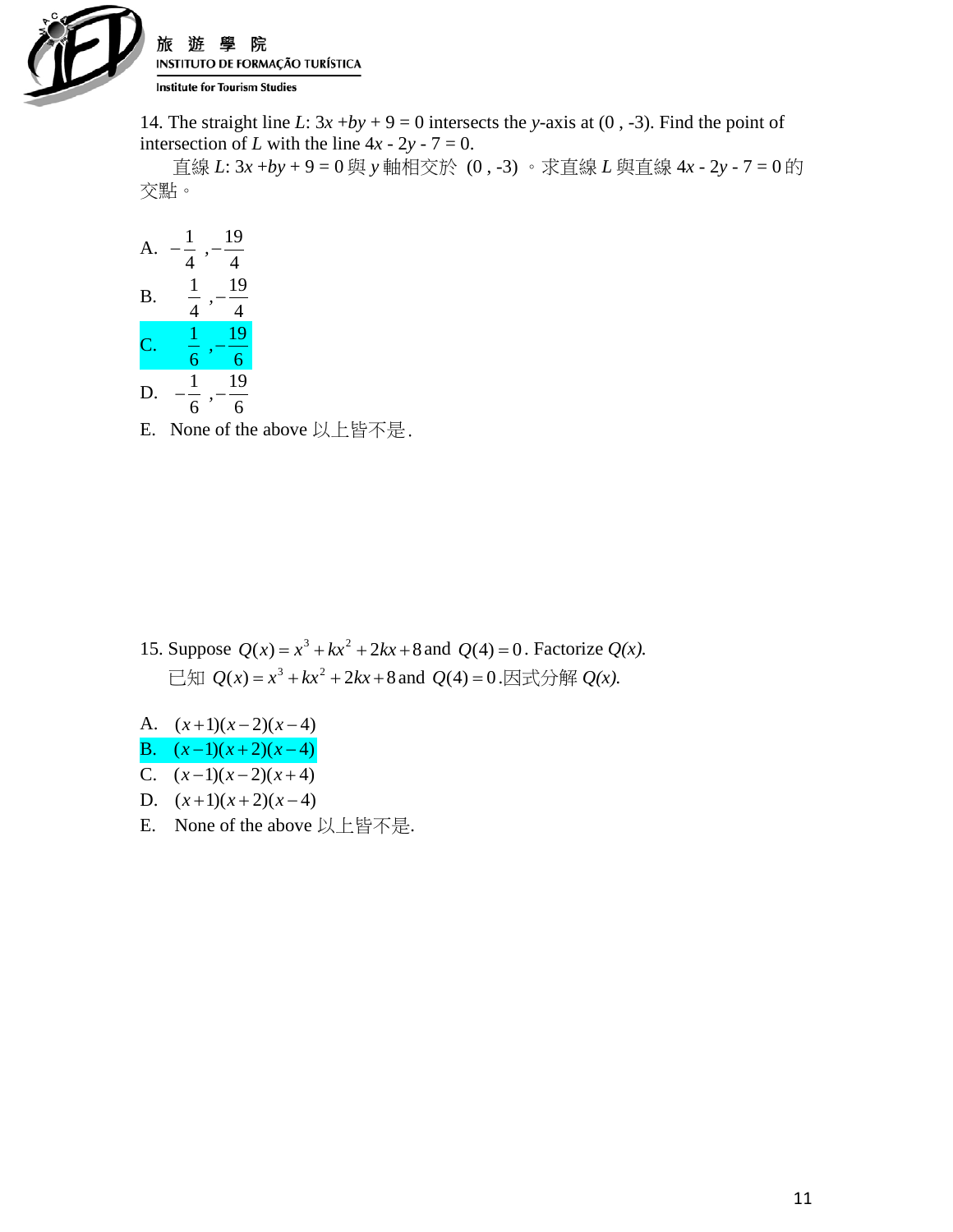

16. If *A*, *B* and *C* are the angles of a triangle, then  $\cos \left( \frac{11+B}{2} \right)$ J  $\left(\frac{A+B}{2}\right)$  $\setminus$  $(A +$ 2  $\cos\left(\frac{A+B}{2}\right) =$  若 *A*、*B* 及 *C* 分別為三角形的角,則 J  $\left(\frac{A+B}{2}\right)$  $\setminus$  $(A+$ 2  $\cos\left(\frac{A+B}{2}\right) =$ 

A. 2  $\sin \frac{C}{2}$  $\cos \frac{C}{2}$ 

- B. 2
- C. sin *C*
- D. cos *C*
- E. None of the above 以上皆不是.

- 17. Which of the following circles touches the *y*-axis? 下列哪個圖形與 *y* 軸相切
- A.  $(x+4)^2 + (y-3)^2 = 9$
- B.  $(x-4)^2 + (y+3)^2 = 9$
- C.  $(x+4)^2 + (y-3)^2 = 16$
- D.  $(x-4)^2 + (y-3)^2 = 36$
- E. None of the above 以上皆不是.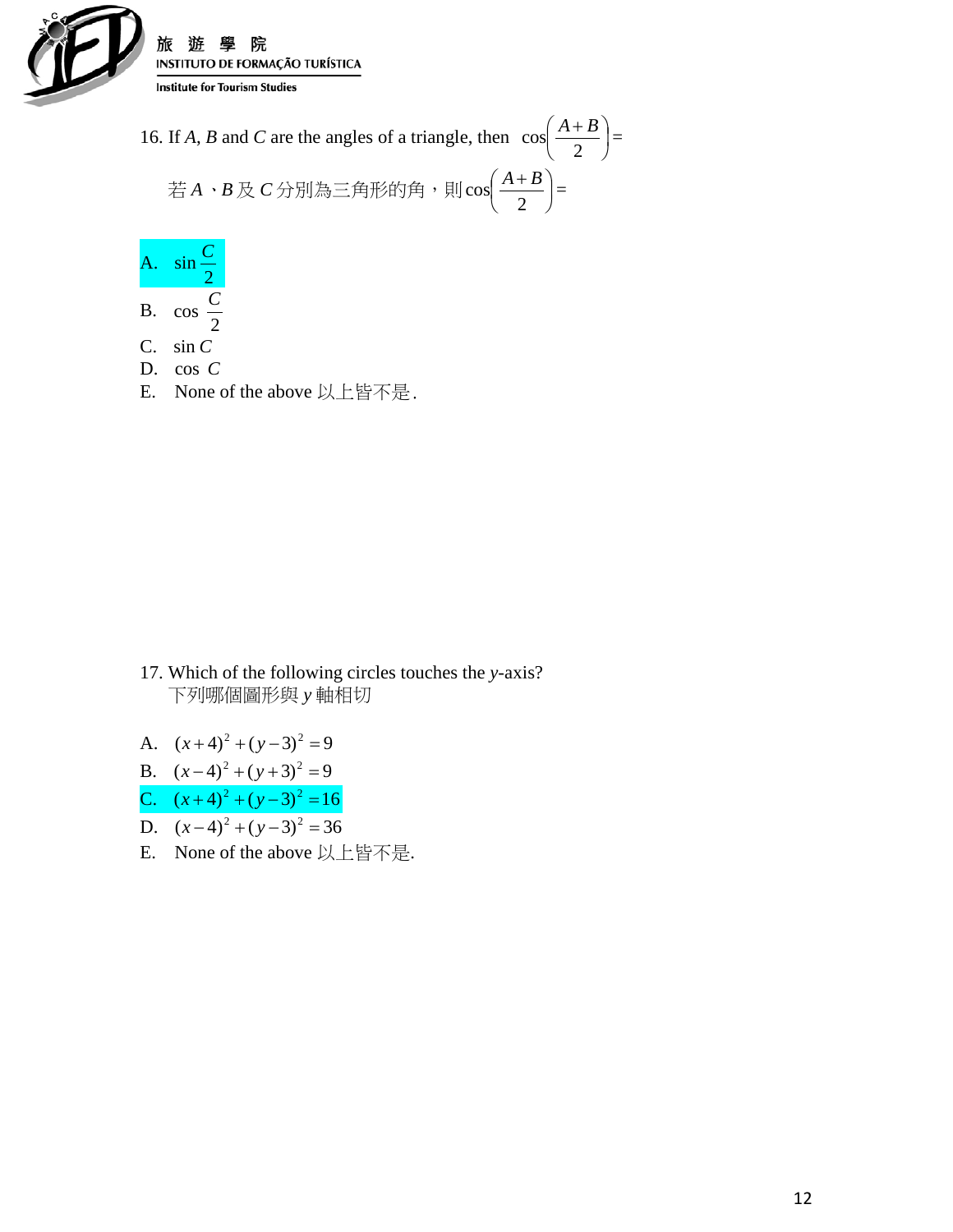

旅 院 游 INSTITUTO DE FORMAÇÃO TURÍSTICA **Institute for Tourism Studies** 

18. If n is an even number, which of the following must be an odd number? 若 n 為偶數,則下列何者必為奇數?

I. 
$$
\frac{n+1}{2}
$$
  
II. 
$$
\frac{n}{2}
$$
  
III. 
$$
(n+1)(n-1)
$$

| A.           | I only         | 只有I                                   |
|--------------|----------------|---------------------------------------|
| Β.           | II only        | 只有II                                  |
| $\mathbf{C}$ | III only       | 只有 III                                |
| D.           | I and III only | 只有 I 及 III                            |
| Е.           | I, II and III  | I $\cdot$ II $\frac{1}{\sqrt{2}}$ III |

19. If  $\log (2y-1) = \log (y+2) - 1$ , then  $y =$  $\frac{2}{\sqrt{15}}\log(2y-1) = \log(y+2)-1,$ ,  $\frac{1}{2}$  y = A. 2 1 B. 7  $\frac{6}{7}$ C. 19 12 D. 19 29 E. None of the above 以上皆不是.